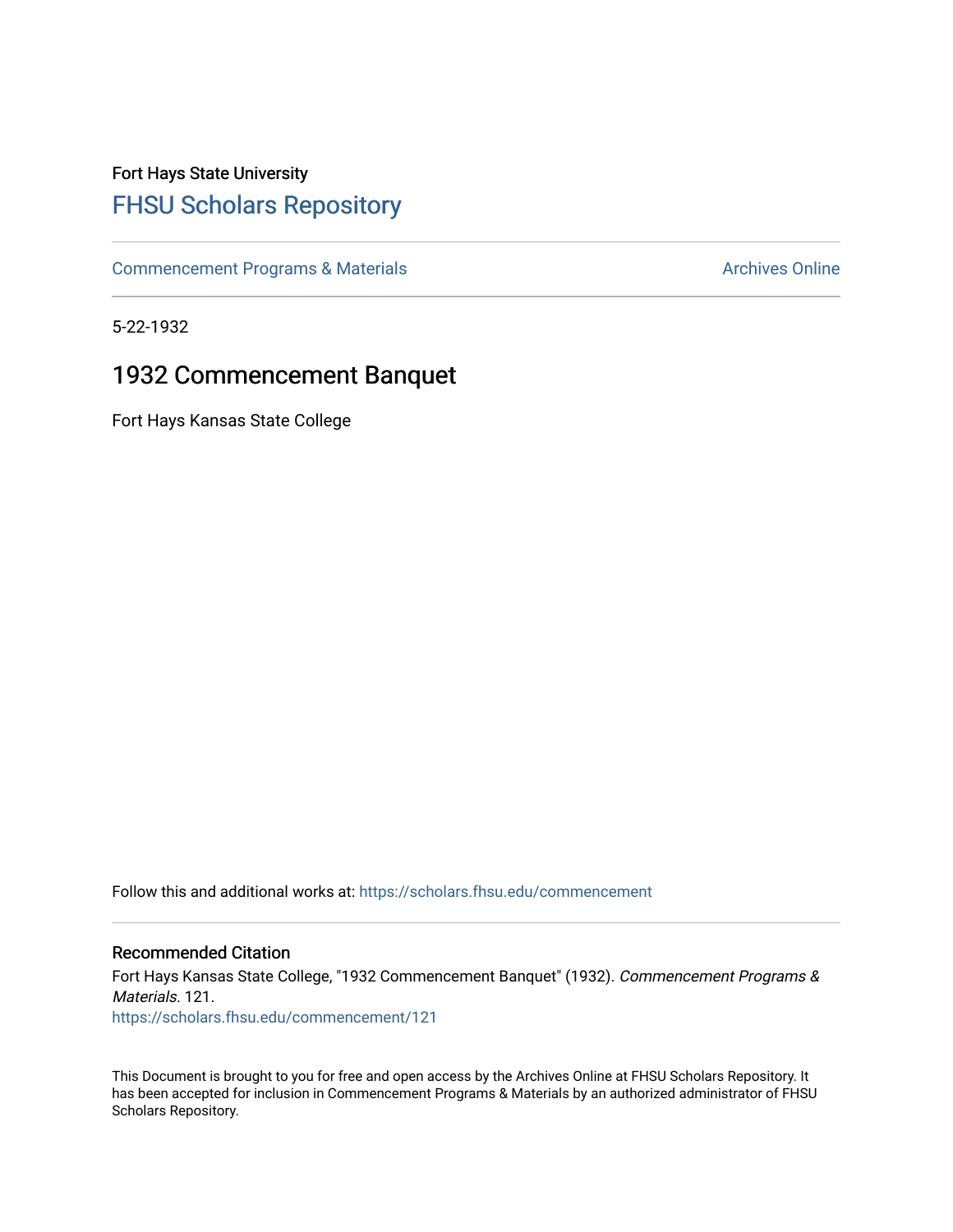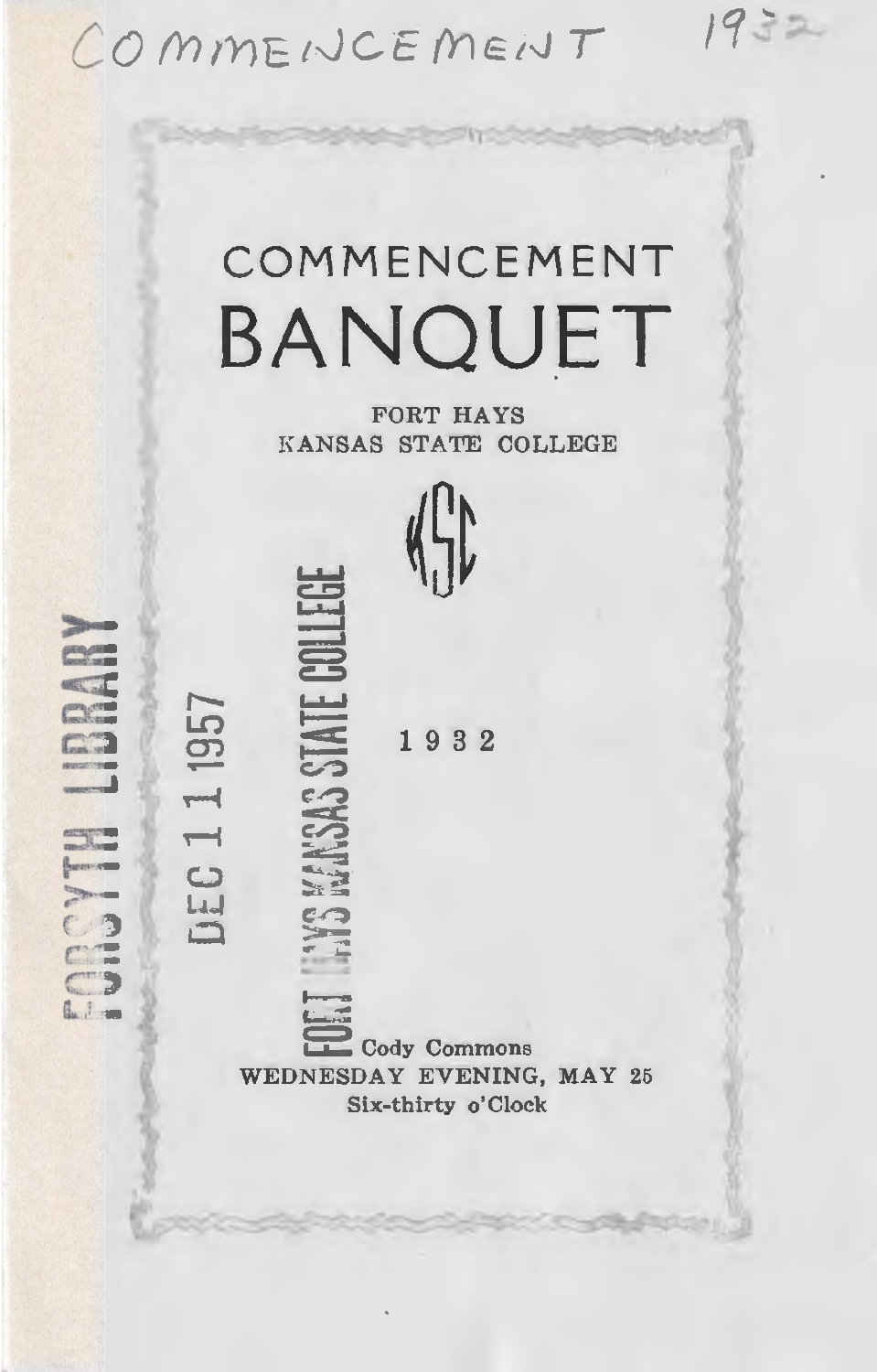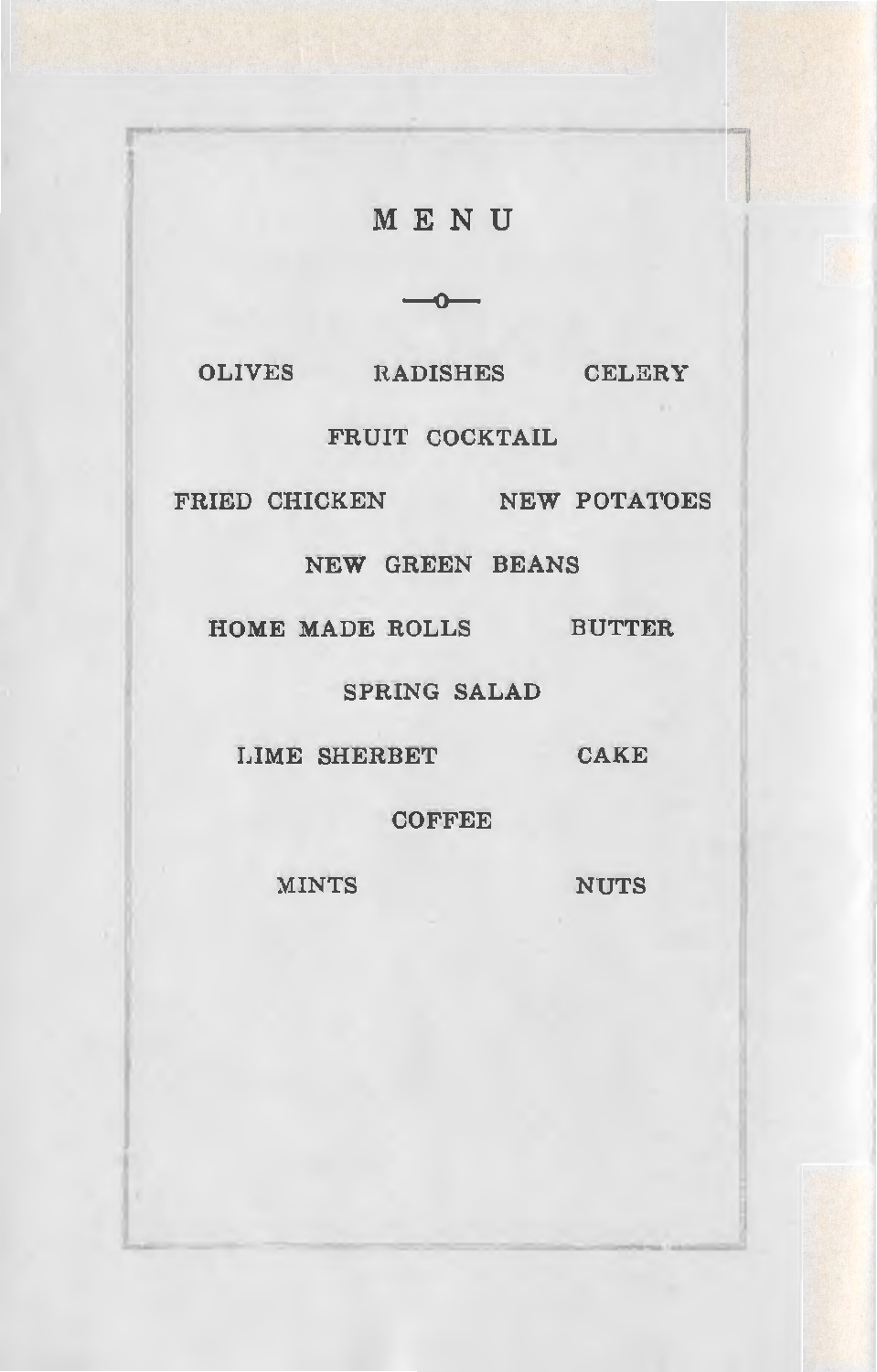## PROGRAM  $-0-$

DEAN ELIZABETH AGNEW **TOASTMASTER** 

#### "THE COLLEGE"

 $-0-$ 

"THE NEW ENVIRONMENT" Dean Floyd B. Lee

"THE WIDENING HORIZON" John Locke, '32

SOLO. ... (SELECTED) Mrs. Elma Creighton Wilson, '19

> "BEYOND COLLEGE GATES" Abe Schneider, '23

> > "THE MEMORIAL" Hugh Burnett, '27

SOLO. .... (SELECTED) Mrs. Florine Hotz Nelson, '28

> "KANSAS AND EDUCATION" Regent Leslie Wallace

"THE COLLEGE TO BE" President William A. Lewis

COLLEGE ANTHEM.........ASSEMBLAGE